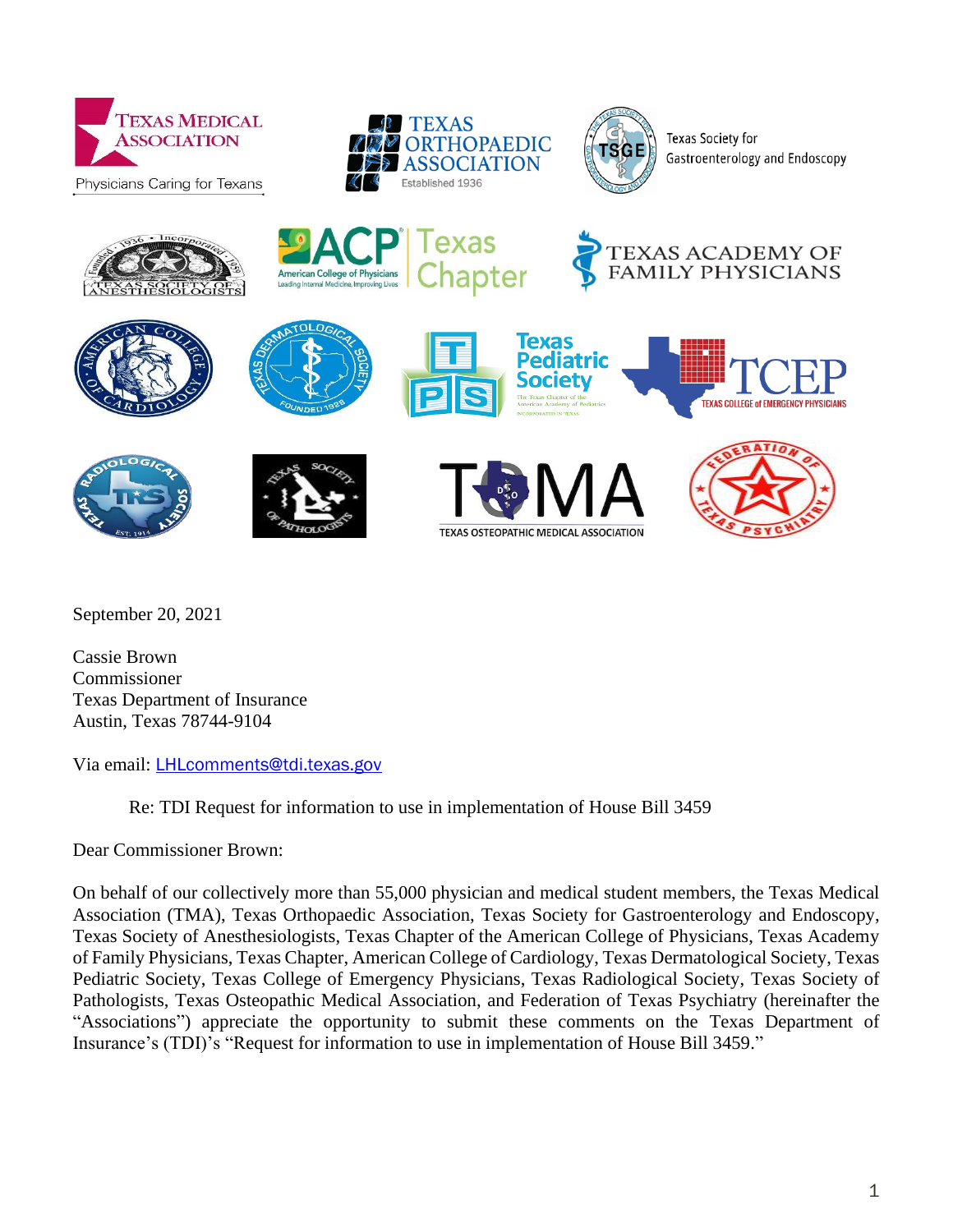As TDI is aware, our organizations have a well-demonstrated interest in reducing the burdens and increasing the transparency of health plan preauthorization requirements. Accordingly, we strongly supported HB 3459 last regular legislative session. We appreciate TDI's efforts to implement this important legislation. In response to the specific questions posed, we offer the comments, below.

### **Texas administrative medical licenses**

**1. Insurance Code Section 4201.206(a) requires that before an adverse determination is issued, the ordering health care provider be given the opportunity to discuss the treatment plan with a licensed physician. Please provide input on TDI's consideration of a rule providing that an Administrative Medical License could satisfy the requirements of Section 4201.206(a).**

In response to the first question posed by TDI, the Associations are opposed to TDI's consideration of a rule providing that an Administrative Medical License could satisfy the requirements of Section 4201.206(a) of the Texas Insurance Code regarding the "peer-to-peer" call prior to an adverse determination.

The Associations are concerned that the: (1) limitations placed on this type of Texas license make the license ill-suited for the functions performed by the Texas-licensed physician who conducts the peer-to-peer call; and (2) use of a limited license for the practice of administrative medicine is inconsistent with the statutory intent of HB 3459.

More specifically, under Section 155.009 of the Texas Occupation Code and 22 Tex. Admin. Code § 172.17, the Texas Medical Board (TMB) is authorized to issue a license that is limited to administrative medicine. "Administrative medicine" is defined under the rule as "administration or management utilizing the medical and clinical knowledge, skill, and judgment of a licensed physician, and capable of affecting the health and safety of the public and any person." However, the rule continues by stating that "[a]n administrative license *does not include the authority to practice clinical medicine*, *prescribe dangerous drugs or controlled substances, or delegate medical acts or prescriptive authority*." (emphasis added).

We are concerned with these administrative medical licensure limitations regarding clinical practice, given that under the applicable Insurance Code provision (Section 4201.206), the physician reviewer would be performing very clinically driven functions. For example, the physician would be discussing the patient's treatment plan and the clinical basis for the agent's determination concerning the medical necessity, appropriateness or the experimental or investigational nature of a health care service. Thus, for the functions performed by the physician to truly be "peer-to-peer," the reviewing physician must have full authority to practice clinical medicine in this state.

Peer reviews (in other medical contexts) are traditionally performed by individuals who have the authority to engage in the same type of practice as the physician or health care professional being reviewed. TMA policy [225.019](https://www.texmed.org/Template.aspx?id=43183&terms=peer%20review) acknowledges this and, therefore, expressly provides that:

[t]he Texas Medical Association advocates that physicians who conduct review for health care decisions in Texas should (1) be in an active practice; (2) possess a nonrestricted license to practice in Texas; and (3) be experienced in the procedures or treatment under review. (For example, not all orthopedic surgeons perform spinal surgery.)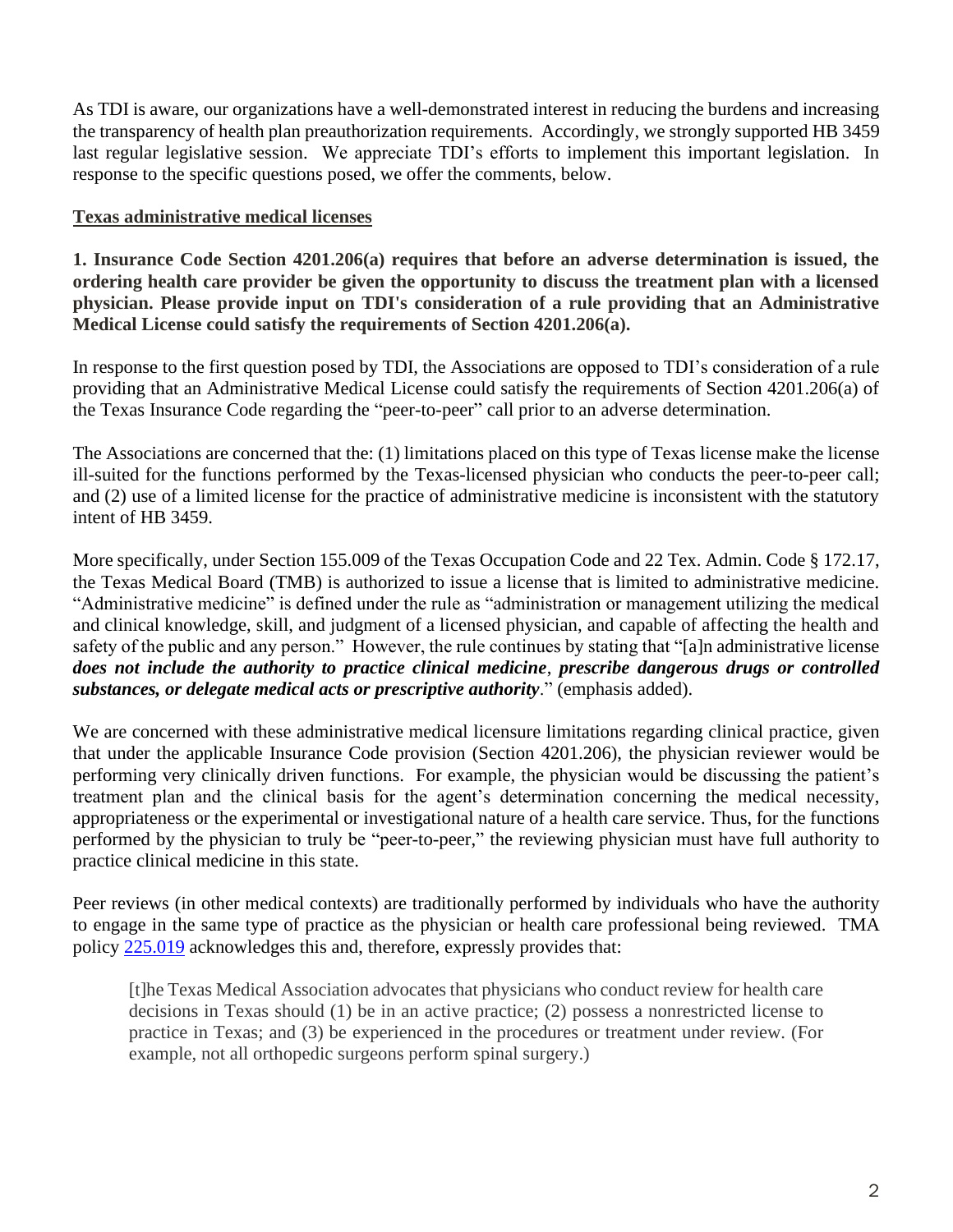In the context of conducting utilization reviews, maintaining full regular licensure to practice medicine in Texas as a requirement is equally important. While the physician is not being peer reviewed for disciplinary purposes under Section 4201.206, the physician reviewer can significantly impact the enrollee/patient's care. Thus, TMA policy [160.107](https://www.texmed.org/Template.aspx?id=42896&terms=peer%20review) provides, in part, that "... adverse utilization review determinations [should] be made only by physicians who are *fully licensed* by the Texas Medical Board … ." (emphasis added).

For a reviewing physician on a peer-to-peer call to recommend denying coverage to an enrollee/patient based upon a determination that a drug being prescribed is medically unnecessary when that physician has no authority to prescribe that drug himself or herself makes little sense from either a clinical or a public policy perspective. And, if an adverse determination is issued due to this disconnect in clinical authority, it is likely to cause unnecessary delay in the patient's care, as the ordering physician would then have to appeal the determination. **Time is of the essence for many patients who are seeking preauthorization for medical services. Injecting further delay into the system is wasteful, at best, but harmful to patient care, at worst.** 

Furthermore, the use of a limited administrative medicine license is inconsistent with the statutory intent of HB 3459. HB 3459 was designed to ensure that physicians who perform peer-to-peer calls are: (1) accountable to the Texas Medical Board; and (2) the most familiar with the standard of care/delivery of care in this state. A limited license to practice administrative medicine in Texas might aid, to a limited extent, in promoting the first goal. But it does not support the second goal (and certainly does not to the extent that a regular full Texas medical license would).

The bill author's/sponsor's [statement of intent](https://capitol.texas.gov/tlodocs/87R/analysis/pdf/HB03459E.pdf#navpanes=0) expressly provides that:

[t]here are concerns that the preauthorization and utilization review processes for health care benefit plan coverage may be burdensome to physicians and providers and may have the potential to prevent patients from receiving the care they need. *H.B. 3459 seeks to address this issue by ensuring that physicians who are the most familiar with the delivery of health care in Texas are involved in utilization reviews for health benefit plan coverage.* (emphasis added).

Put simply, requiring physicians who perform peer-to-peer calls under Section 4201.206 to have a full Texas medical license is much more aligned with legislative intent in adding the Texas licensure requirement to the peer-to-peer requirements under the law. The Legislature's goal in amending Section 4201.206 was not to reduce the licensure requirements under prior law (i.e., to move it from a full license in one state to an administrative medicine only license in another), but to make it a *Texas-specific full* licensure requirement. The Associations urge TDI to act consistently with this intent, which will promote access to timely, medically appropriate patient care.

We also note that the Texas Association of Health Plan (TAHP) representatives have stated in [news articles](https://medcitynews.com/2021/07/texas-law-eases-prior-auth-burdens-but-payers-see-it-as-a-dangerous-move/) that "[h]ealth plans are often the only ones with a 360-degree view of a patient's treatment, and safety edits can help stop dangerous interactions for care or prescriptions supplied by multiple providers." If this statement were true, then we argue that the health plans should be supportive of having a physician with the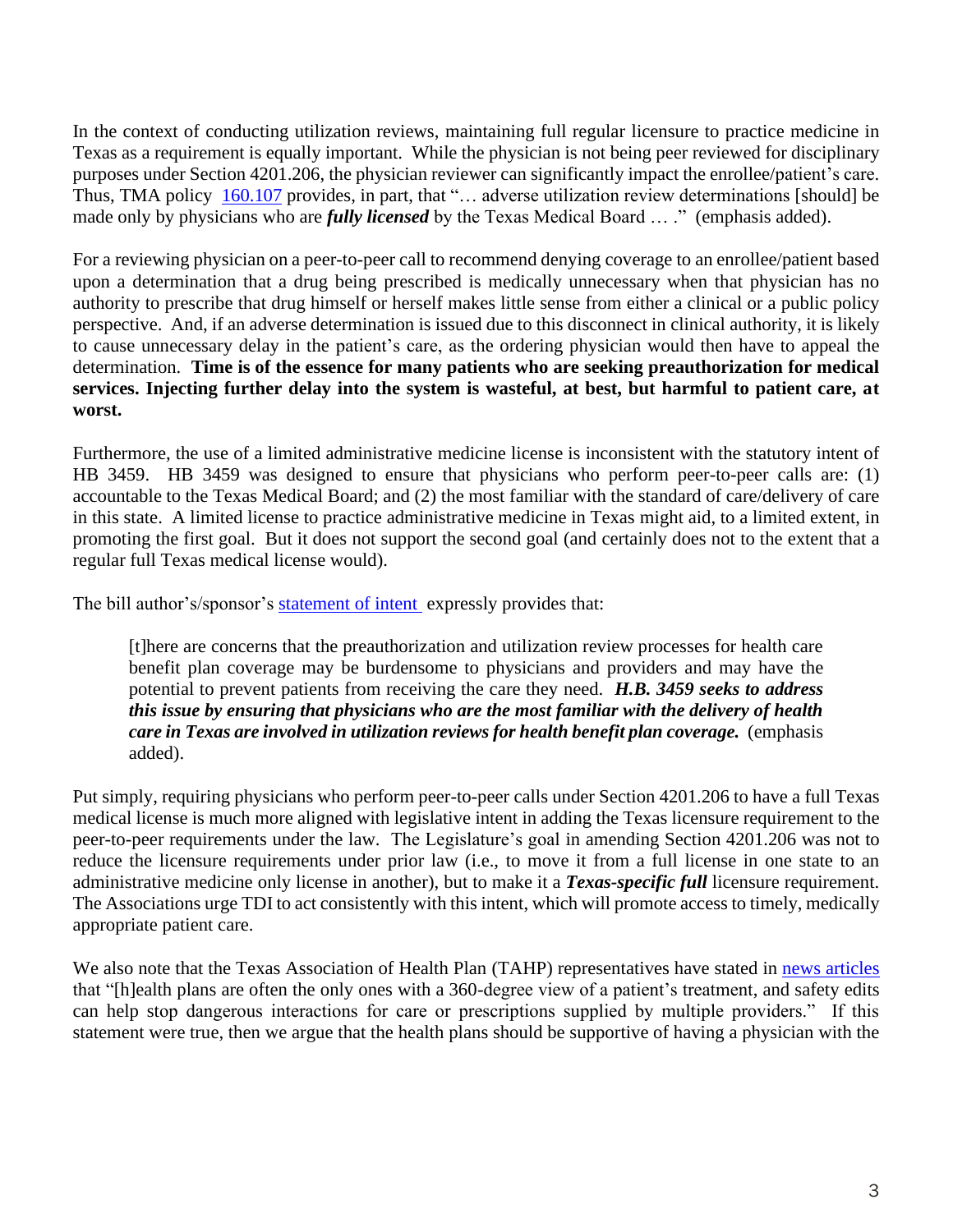most appropriate training, experience and licensure (which would include being authorized to prescribe the reviewed drugs in this state) performing the peer-to-peer calls for utilization reviews.

Additionally, if TDI is considering an administrative medicine only license out of concern that it may be difficult to find fully-licensed Texas physicians to perform the peer-to-peer calls, then it is important for TDI to be aware that, based upon data received from the TMB, it is our understanding that Texas licensed 5,304 new physicians in fiscal year 2021. This is the highest annual number since we began collecting these data in 1981 and likely in the state's history. Therefore, any supply concern may be unfounded in light of this substantial new physician licensure increase.

Further, with the passage of **HB 1616** (the Interstate Medical Licensure Compact), these numbers should continue to grow. We expect expedited access to a full medical license to be greatly facilitated through use of the Compact. Also, we note that the process and criteria for obtaining a full medical license under Texas' normal licensure process are largely the same as for an administrative medicine license (with the exception of the active practice of medicine requirements). Thus, it is not much more burdensome for a physician to obtain a full medical license, rather than a limited administrative medicine license. The number of administrative medicine only licenses also is likely nominal compared to the number of fully-licensed physicians in Texas, so expanding the licensure requirement to permit the use of administrative medicine only licenses would do little to address any supply concern that TDI may have.

For all the foregoing reasons, we strongly urge TDI to require a full license to practice medicine in Texas for a physician performing the peer-to-peer call under Section 4201.206, Texas Insurance Code.

# **Preauthorization requests**

**2. Insurance Code Section 4201.653(a) exempts physicians and other health providers from preauthorization requirements for certain services if the HMO or health plan "has approved or would have approved not less than 90 percent of the preauthorization requests submitted by the physician or provider for the particular health care service."** 

**a. When determining a provider's approval rate for preauthorization requests, should requests for a certain quantity (such as five days of inpatient care) be counted as a single request or multiple requests? What is the approval rate if, using the inpatient care example, three days were approved and two days were denied.**

Prior authorizations are generally reviewed on a Current Procedural Terminology (CPT®) code basis, either the specific CPT code or groups of CPT codes within the same family (i.e., inpatient E/M codes). Therefore, it makes sense to review on the basis of the primary CPT code. The Associations also urge TDI to ensure that any method TDI selects to address the questions in RFI No. 2 is fully transparent to all stakeholders.

# **b. How should approval rates be calculated for preauthorization requests for a treatment regimen (such as three-drug regimen) where some services within the request may be approved and others denied or approved with changes?**

**i. Should each distinct service be counted as a separate request?**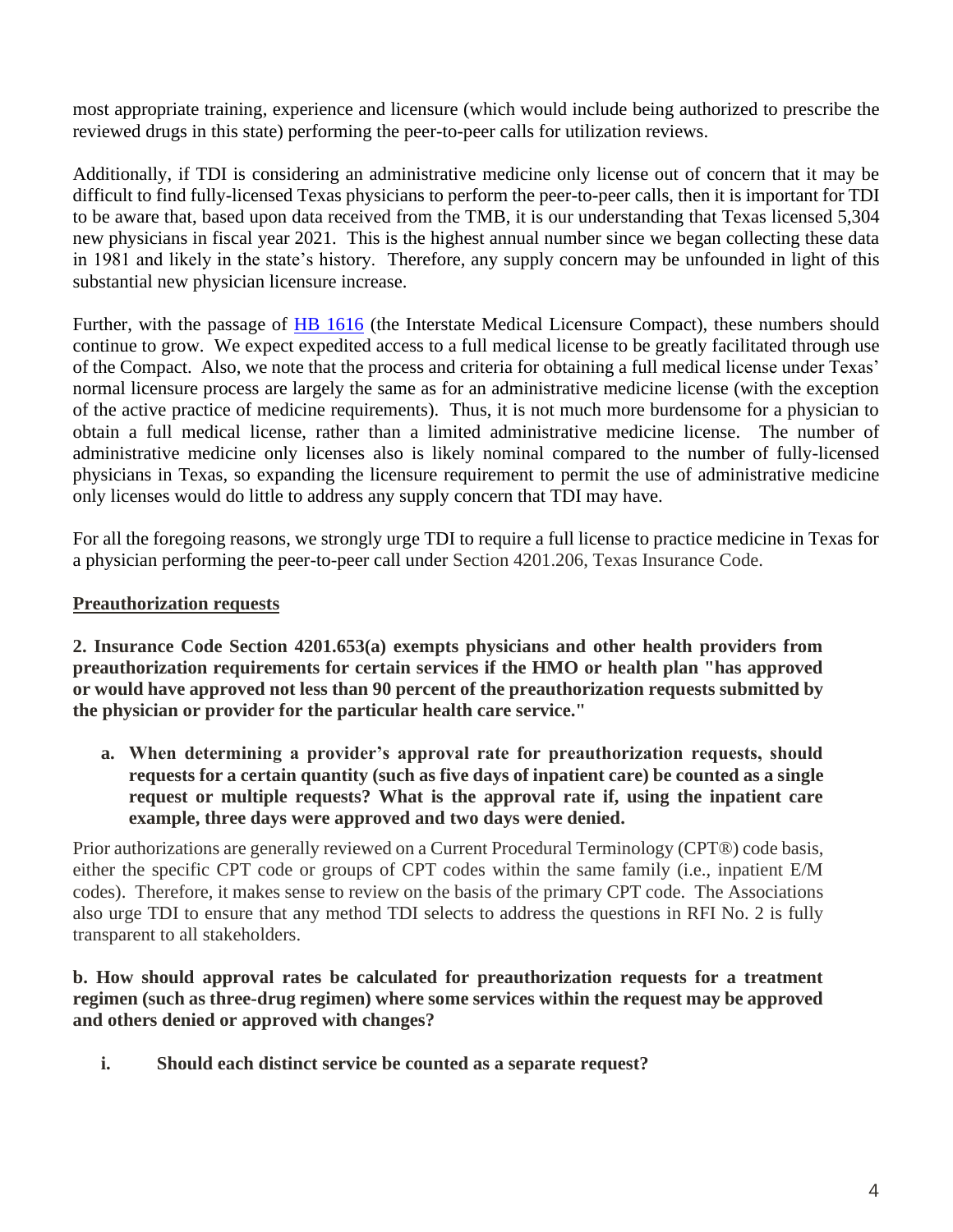For the three-drug treatment regimen, referenced above, we would support each drug being treated separately.

### **ii. ii. Should a preauthorization request for a drug be treated as the same particular health care service if the prescribed dosage or other dispensing details are different?**

The Associations contend that for drug approvals, the drug should be the basis for the preauthorization exemption determination (rather than the dosage). Although medications may have different indications for different dosages and there may be different dosages used for different conditions, dosing will be more difficult to parse and apply in the context of this bill. Dosing issues will also be addressed by the standard of care, which is enforceable through other mechanisms outside of preauthorization (e.g., the Texas Medical Board and medical professional liability). Use of a drug in the context of a general medical condition could also be considered (rather than the dosage).

# **Preauthorization exemptions**

**3. Under Insurance Code Sections 4201.655(a)(2) and 4201.656(d), the issuer must make a determination by evaluating a random sample of at least five claims from the most recent sixmonth evaluation period. Please provide input on how an exemption should be considered when there are four or fewer claims for the particular health care service in the most recent six-month evaluation period.** 

For this question, it may be helpful to separate this issue by denials and recissions, because the Associations believe this question is answered by the express language of the law. For denial of an exemption when there are four or fewer claims, Section 4201.655(c) states:

(c) A health maintenance organization or insurer may deny an exemption from preauthorization requirements under Section 4201.653 only if:

(1) the physician or provider does not have the exemption at the time of the relevant evaluation period; and

(2) the health maintenance organization or insurer provides the physician or provider with actual statistics and data for the relevant preauthorization request evaluation period and detailed information sufficient to demonstrate that the physician or provider does not meet the criteria for an exemption from preauthorization requirements for the particular health care service under Section 4201.653.

In relevant part, Section 4201.653 states:

(a) A health maintenance organization or an insurer that uses a preauthorization process for health care services may not require a physician or provider to obtain preauthorization for a particular health care service if, in the most recent six-month evaluation period, as described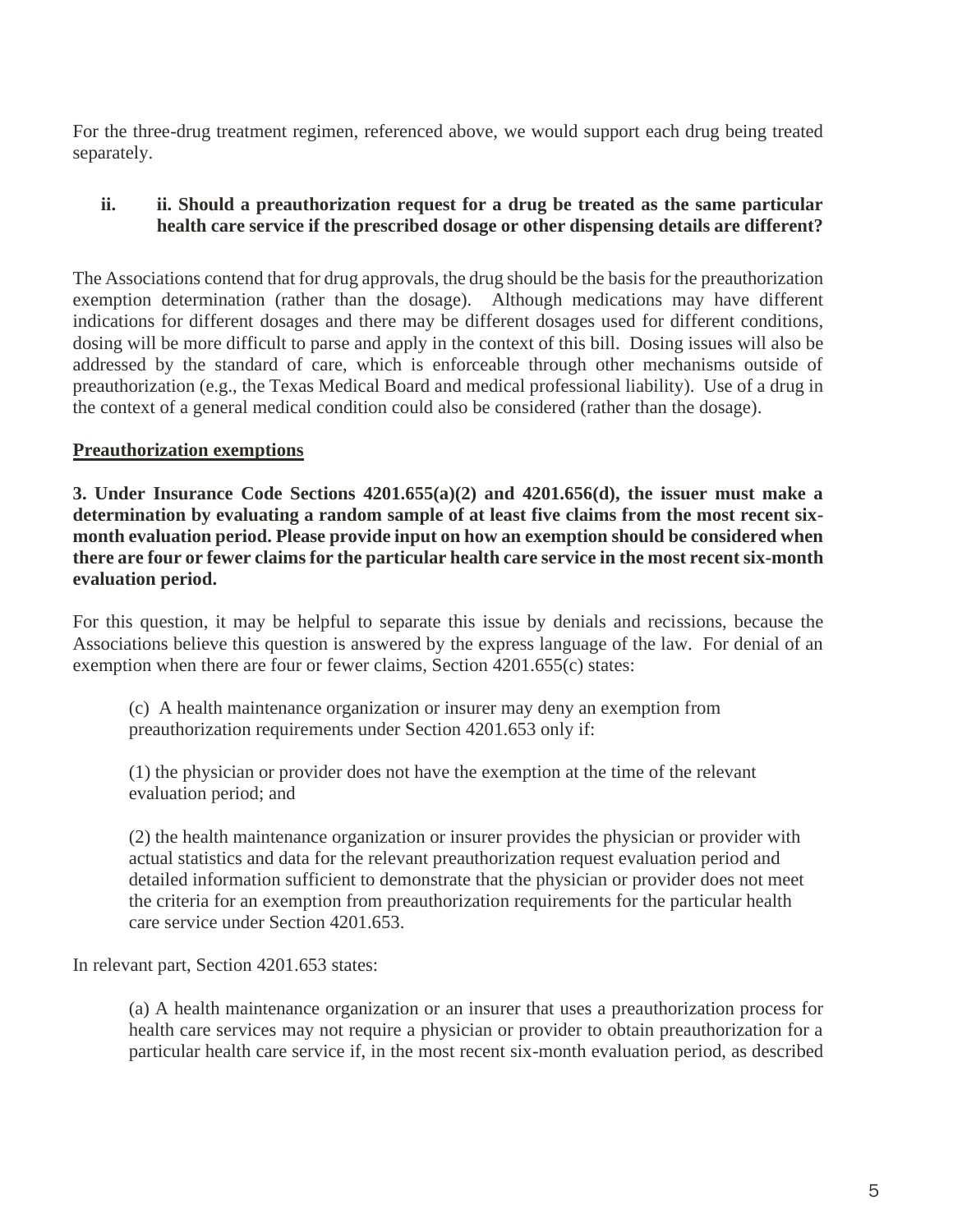by Subsection (b), the health maintenance organization or insurer has approved or would have approved not less than 90 percent of the preauthorization requests submitted by the physician or provider for the particular health care service.

So in order to grant or deny an exemption for a particular health care service for which the physician has submitted four or fewer claims, the law states that the general 90 percent approval threshold from Section 4201.653(a), Texas Insurance Code would apply. To clarify further, the initial preauthorization exemption for a particular health care service is not based upon a random sample of claims. For example, if a physician had four claims and all were approved for that particular service, the physician would receive a preauthorization exemption for that service from the HMO or insurer, because the physician would have a 100 percent approval rate for those claims.

Alternatively, under the bill, the random sampling of claims comes into play when an HMO or insurer is attempting to rescind a preauthorization exemption that has already been granted. More specifically, Section 4201.654 provides that an HMO or insurer may rescind an exemption from preauthorization requirements under Section 4201.653 *only if* certain requirements are met. One of those requirements is that the HMO or insurer must have made a determination, on the basis of a retrospective review of a random sample of not fewer than five and no more than 20 claims submitted by the physician or provider during the most recent evaluation period, that less than 90 percent of the claims for the particular health care service met the medical necessity criteria that would have been used for the service.

If there are four or fewer claims, *ipso facto,* this recission criterion cannot be satisfied and the physician or provider's gold card exemption continues for that particular service. This is made clear through the language in Section 4201.654, which provides that "[i]f a health maintenance organization or insurer does not finalize a recission determination as specified in Subsection (a) [which is an impossibility given the inadequate sampling number in cases of 4 or fewer claims], then the physician or provider is considered to have met the criteria under Section 4201.653 to continue to qualify for the exemption."

The bill's default status of a continuation of an exemption (when four or fewer claims are submitted in a six-month evaluation period) makes sense from a policy perspective, because the physician has already had a history of submitting claims that met the 90 percent approval threshold for that particular service and there are too few claims to present a waste or abuse concern. (Note that fraud should not be a concern either, because even with an exemption in place, there is a separate provision designed to address fraud under the law (i.e., Section 4201.659).

**4. Under Insurance Code Section 4201.653(d), a physician or provider is not required to request an exemption to qualify. Under Section 4201.653(c), an issuer may grant an exemption without evaluating whether the physician or provider qualifies. Please provide input on TDI's consideration of rules that would require physicians or providers to be automatically granted an exemption by an issuer at the end of the first six-month evaluation period, unless the insurer shows that the 90% threshold was not met during the evaluation period.**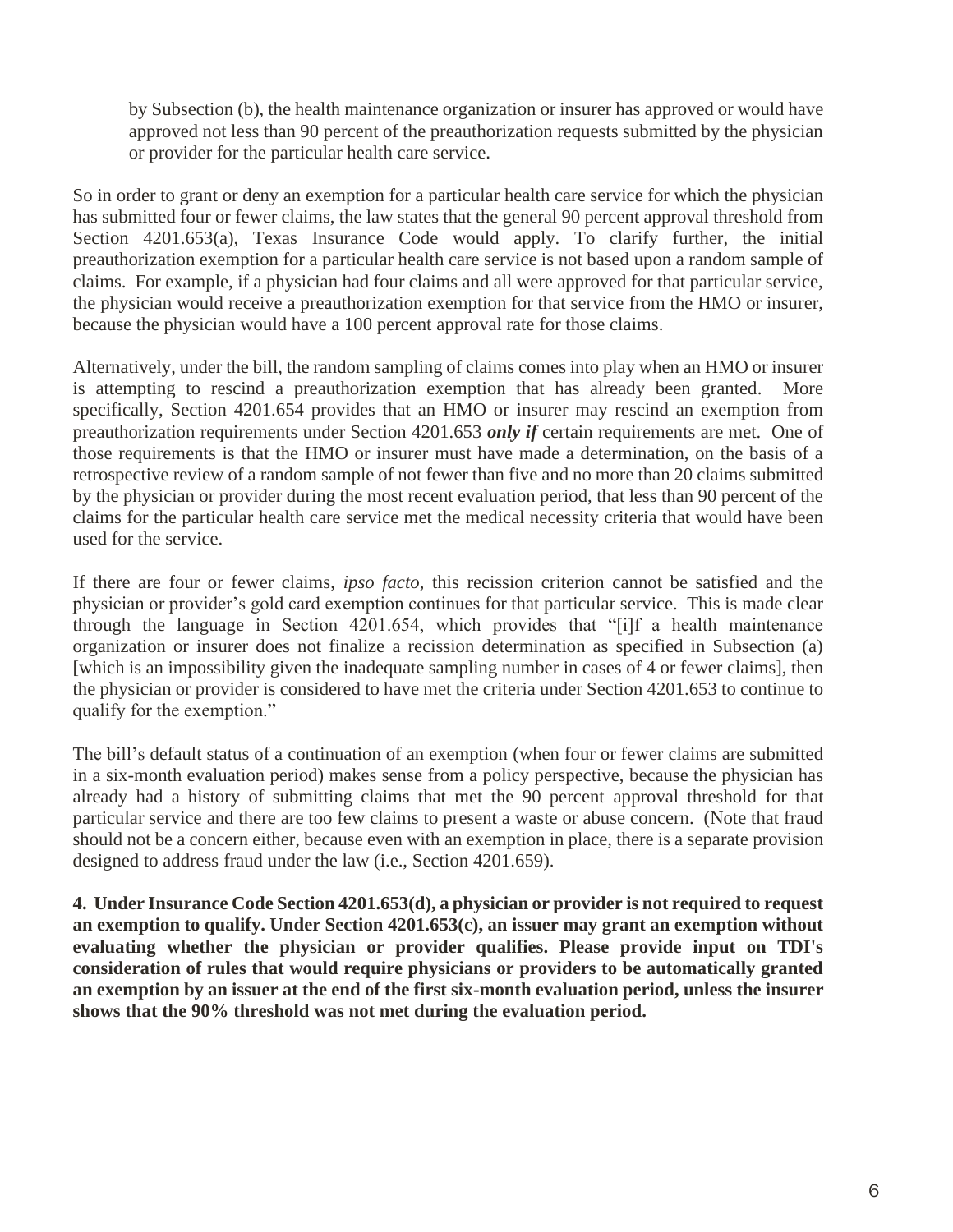The Associations support automatically granting of an exemption by an issuer at the end of the first six-month evaluation period, unless the issuer shows that the 90 percent threshold was not met during the evaluation period. This would present the least amount of burden in terms of a review for an issuer and defaults to granting an exemption (presuming high approval as authorized under Section  $4201.653(c)$ ) which is appropriate.

The Associations contend, however, that it will be important that: (1) the HMO or insurer complies with the requirements in Section 4201.655(c) regarding the provision of data and statistics to support any denial; and (2) for the appeal rights under the bill to continue in the scenario where an issuer claims that the 90 percent threshold was not met during the evaluation period. And, for transparency, it will be important for the HMO or insurer to provide the exemption qualification notice under Section 4201.659(d), so that a physician knows the scope and duration of the exemption. Physician practices process preauthorization requests from numerous plans (both state-regulated and selffunded). It is important for physicians to be on notice as to which plans and services the preauthorization exemption applies. Otherwise, the physician may be under the mistaken impression that a preauthorization exemption applies to a particular plan for a particular service, fail to submit a preauthorization request for that plan, and have an enrollee's coverage for the service denied. Such a result creates bad public policy because it would unnecessarily punish the physician and the patient. Thus, transparency in process will be key to the proper implementation of the law.

### **5. Please provide input on TDI's consideration of rules that would require issuers to provide notice of a denial of a preauthorization exemption to a physician or provider for a particular health care service rather than when the exemption is granted.**

The Associations are very supportive of TDI's promulgation of rules that would require issuers to provide notice of a denial of a preauthorization exemption to a physician (as this would be important for the physician to know in order to exercise the physician's appeal rights under Section 4201.656). However, we do not think that the denial notice should be in lieu of notice when an exemption is granted. It needs to be a requirement *in addition to* when an exemption is granted. As stated in response to RFI No. 4, transparency in the process will be key to proper implementation of the law.

**6. Under Insurance Code Section 4201.655, an issuer may rescind an exemption from preauthorization requirements only during January or June of each year. Under Section 6 of HB 3459, Subchapter N of Chapter 4201 applies only to a request for preauthorization of health care service made on or after January 1, 2022. Please provide input on TDI's consideration of rules that would require issuers to provide an initial notice of exemption or denial of exemption in June 2022, based on an evaluation of preauthorization requests that were submitted on or after January 1, 2022.**

The Associations are generally supportive of TDI's stated timeframe for implementation of the law. A conservative reading of the bill would be that the "Subchapter N of Chapter 4201 applies only to a request for preauthorization of health care service made on or after January 1, 2022" includes the claims being reviewed for eligibility for the preauthorization exemption. Under this approach, our assumption is that TDI would require insurers and HMOs to provide initial notices either granting or denying exemptions in June 2022 (based upon a review of claims from January 1, 2022 until June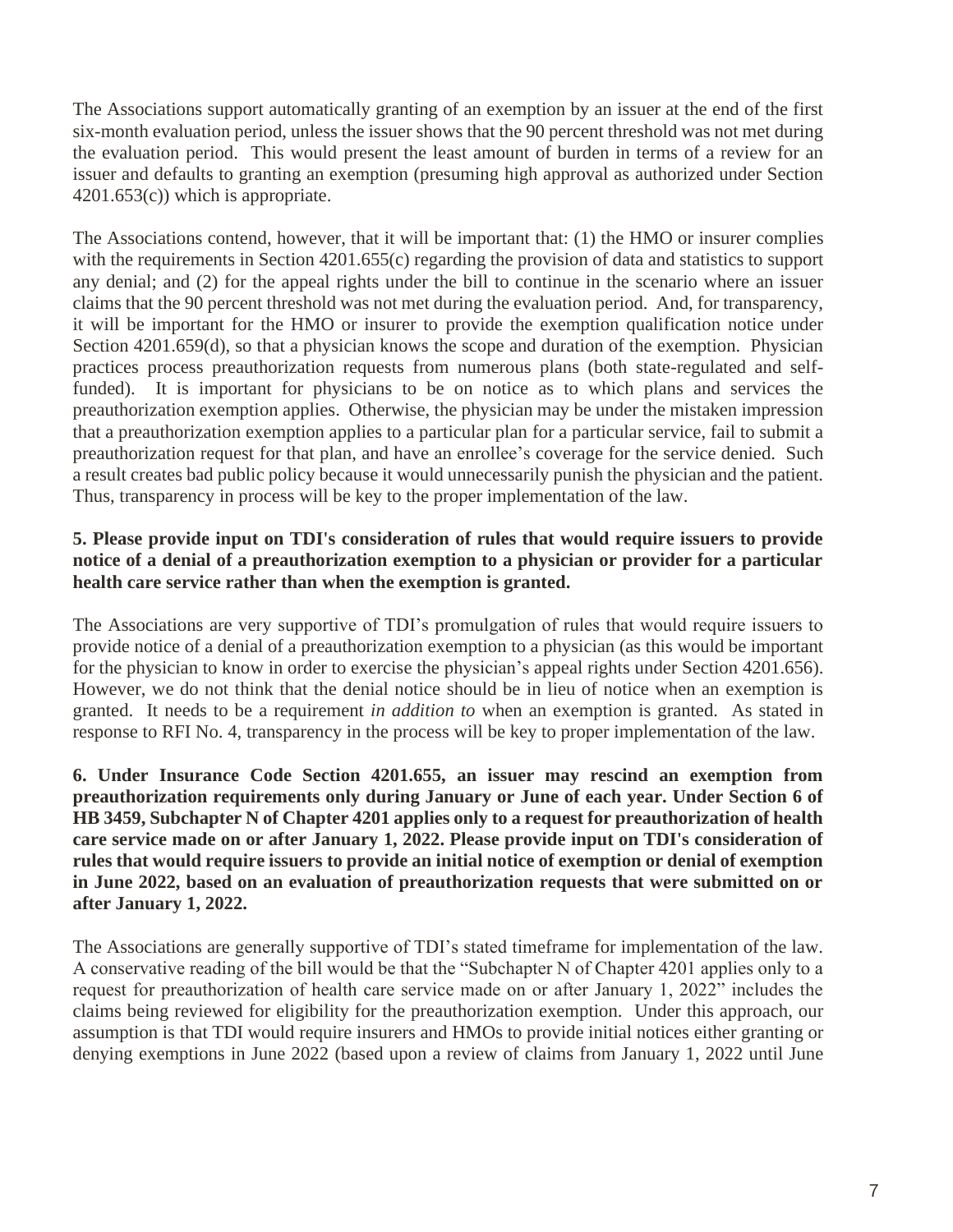2022). Any granted exemptions would go into effect immediately after qualifying for the exemption (as the law requires notice to be provided not later than five days after the physician qualifies for the exemption). And any exemption would not be subject to potential recission until completion of the next six-month evaluation period, consistent with the timeframe (i.e., January 2023) and other requirements set forth in the law. Any denied exemptions would be subject to appeal rights under the law.

Alternatively, we note that a more liberal reading of the bill's timing requirements (under SECTION 6 of the bill and Section 4201.655, Texas Insurance Code) would potentially permit plans to grant preauthorization exemptions based upon a review of requests submitted prior to January 1, 2022, since the status of any preauthorization request would not be impacted until the first exemption is granted. The Associations would be supportive of that approach as well. We would not be supportive of any further delay beyond that included in this RFI.

# **Rescinding preauthorization exemptions**

### **7. Starting from the date notification is received, how much time should a physician or provider have to request an appeal of the issuer's determination to rescind the exemption?**

The Associations contend that the physician should have, at the very least, 30 business days to request an appeal of the issuer's determination to rescind the exemption. We would be supportive of any timeframe greater than that. It will take time for the physician to review the recission determination, assess whether to appeal, and submit the appeal. Any less time will be insufficient for a physician to make the assessment of a need for an appeal. We also strongly recommend that TDI promulgate rules that require the HMO or insurer to provide any notifications required by the law or TDI rule to the physician using the method and contact information preferred by the physician (e.g., preferred email address) so that the physician is able to ensure proper receipt of any notifications or dedicate an email solely to receiving these notifications to ensure the notifications do not get lost.

**8. Under Insurance Code Section 4201.655(a)(2), an issuer seeking to rescind an exemption from preauthorization must make a determination "on the basis of a retrospective review of a random sample of not fewer than five and no more than 20 claims submitted … during the most recent evaluation period." Under Insurance Code Section 4201.656(d), a physician or provider may request that the independent review organization (IRO) "consider another random sample of not less than five and no more than 20 claims submitted ... during the relevant evaluation period." Is additional guidance in rules needed to clarify how an issuer or IRO should determine how to select the random sample or the number of claims to consider?**

The Associations support additional guidance to clarify how a "random sample" must be collected to ensure uniformity in decisions are made. As a guide, we believe that the dictionary definition of "random" is fairly straightforward. For example, according to Merriam Webster, ["random,"](https://www.merriam-webster.com/dictionary/random) may is defined as:

**1a:** lacking a definite plan, purpose, or pattern **b:** made, done, or chosen at random read *random* passages from the book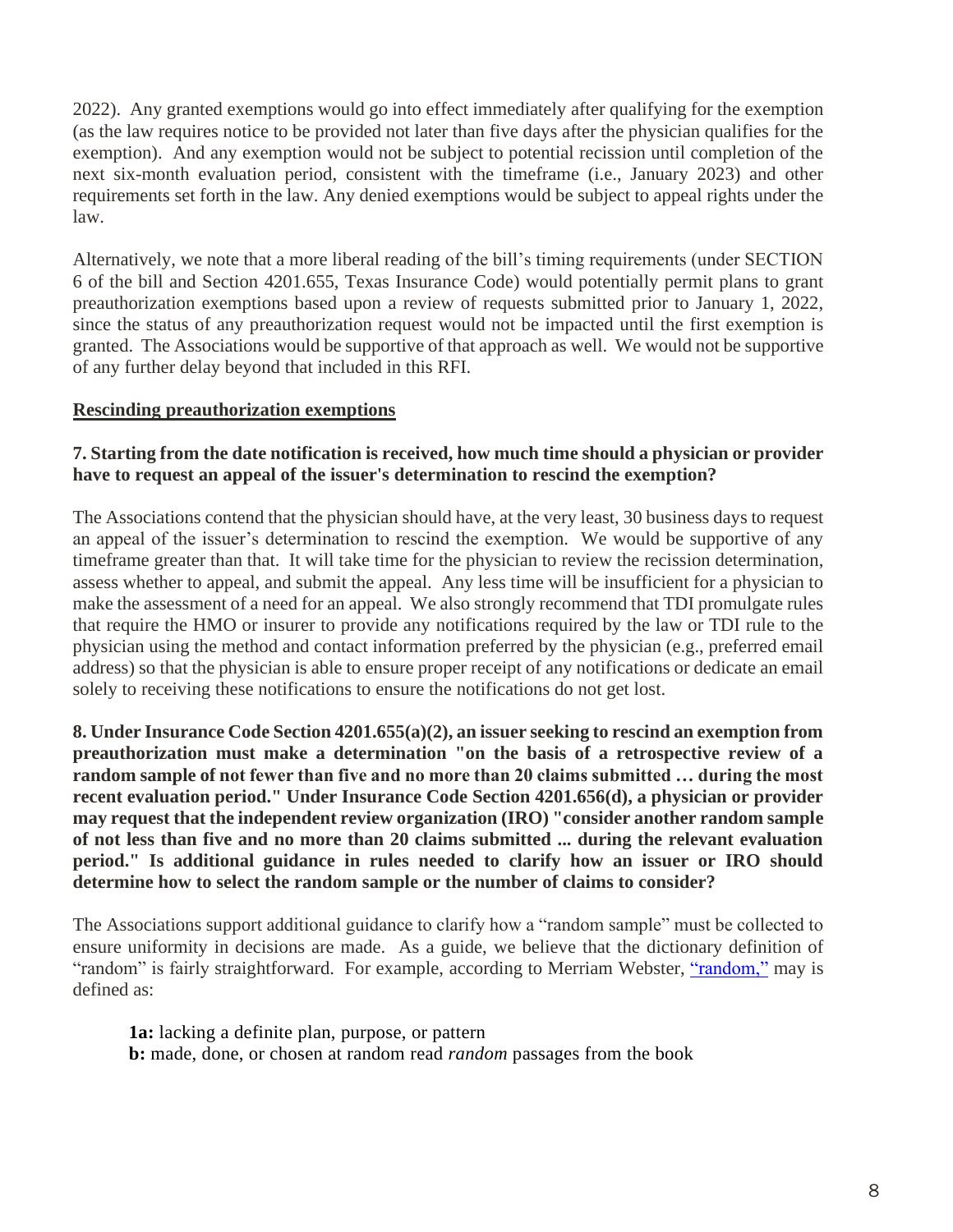**2a:** relating to, having, or being elements or events with definite probability of occurrence *random* processes **b:** being or relating to a set or to an element of a set each of whose elements has equal probability of occurrence a *random* sample *also* **:** characterized by procedures designed to obtain such sets or elements *random* sampling

It is important that, consistent, with general definitions of "random," the insurer or HMO not exhibit a plan, purpose, or pattern in selecting the samples. Each claim should have an equal probability of being selected. And, at no point should specific metrics be applied by the issuer such as, specific patient cohorts or site of service, which may favor the issuer's decision-making.

Further, under Section 4201.655, where the law provides that a the recission determination shall be based on "a retrospective review of a random sample of not fewer than five and no more than 20 claims submitted … during the most recent evaluation period," TDI should require the issuer to review the maximum amount of claims available within that range. For example, if only five claims have been submitted during the relevant period for the particular service, that would be sufficient for the determination. If twenty or more claims have been submitted for the particular service during the relevant evaluation period, then the issuer should be required to review twenty claims prior to making the determination. This will promote having that most robust data set within the statutory range reviewed.

Also, when under Insurance Code Section 4201.656(d), a physician or provider is permitted to request that the independent review organization (IRO) "consider another random sample of not less than five and no more than 20 claims submitted ... during the relevant evaluation period," it is important that TDI clarify that if the same claims are selected in this second random sample, the duplicates only are reviewed once and another claim can be randomly selected (if available). The intent of the law is to review the claims originally reviewed, plus a new sample (as provided expressly in Section 4201.656(d)).

However, TDI should provide that if the physician or provider feels the "random" sample used in either Section 4201.655 or 4201.656 is biased, the physician may request that the identified biased metric, such as specific patient cohorts or site of service, be removed. The physician or provider should also be able to file a complaint with TDI to assess the "randomness" of selection procedures utilized by issuers.

# **Additional comments**

# **9. Please provide any additional comments or points of clarification that the rule should address.**

Additional areas of clarification that would be useful in rulemaking include:

- imposing express requirements on issuers to provide notice of denials of preauthorization exemptions (along with information on how to appeal);
- (as stated above), requiring issuers to solicit the preferred contact method/information for notices provided under the law and rules;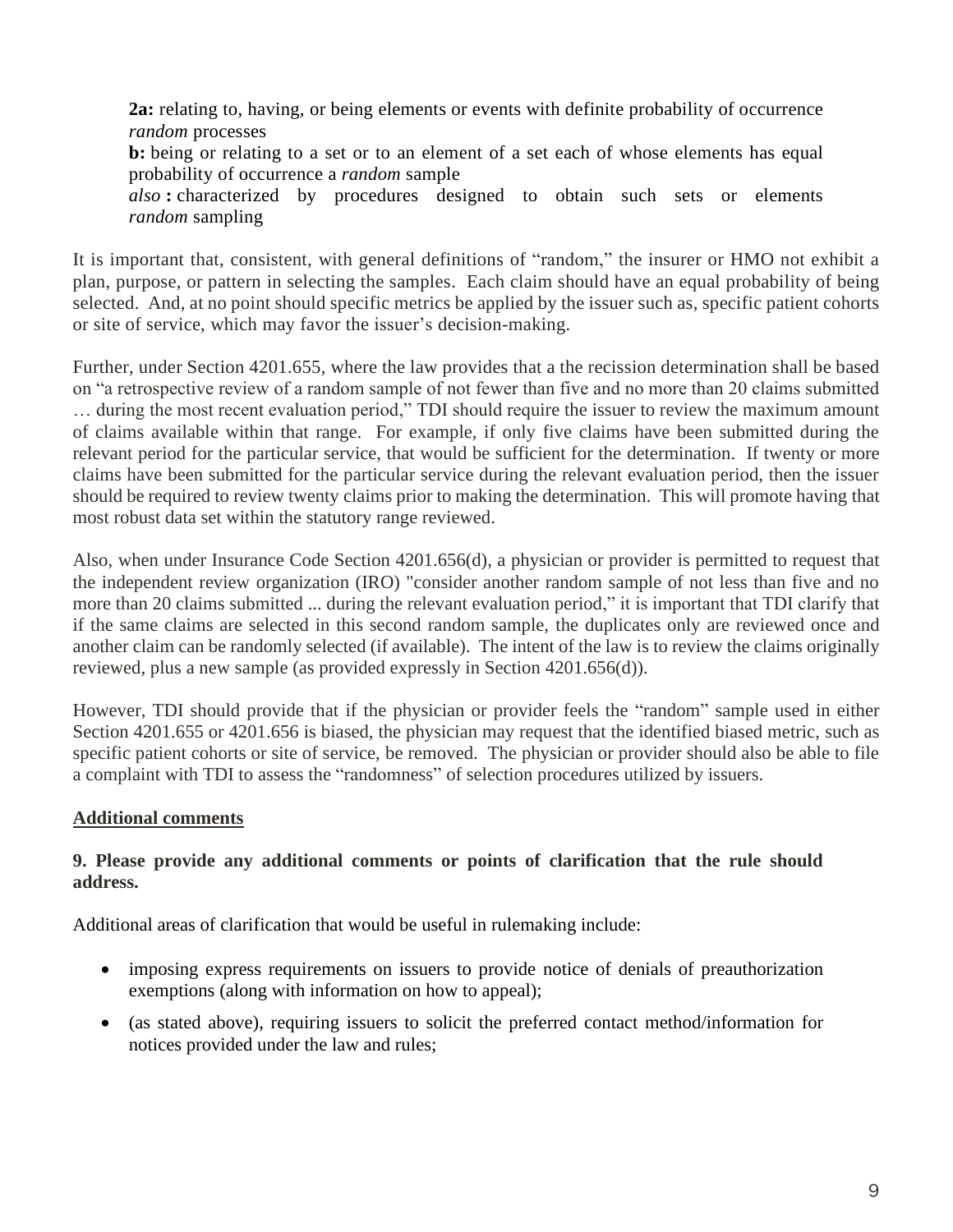- clarifying that the final preauthorization decision is what is utilized to assess the approval rate (i.e., after all appeals, including any external reviews, are conducted). An initial denial that is subsequently overturned should still count as an approval for preauthorization exemption purposes;
- clarifying that a preauthorization exemption may be granted to both an individual physician and the physician's practice (consistent with the definition of a "physician" under the law). If a preauthorization exemption is granted to a physician's practice, then the rule should provide that the exemption would apply to all the physicians in the practice regardless of whether they individually qualify for an exemption. As provided under Subchapter N, Chapter 4201, Texas Insurance Code, terms defined by Section 843.002, including "physician" and "provider" have the meanings assigned by that section. Importantly, the definition of a "physician" under Section 843.002 is not limited to an individual licensed to practice medicine in this state. It also includes, among other things,: (1) a professional association organized under the Texas Professional Association Act; and (2) another person wholly owned by physicians. Thus, the HB 3459 provision authorizing a preauthorization exemption should apply to both individual physicians and their practices that fall within the definition of a "physician." The definition of "provider" is also broad and should be reflected in the rules accordingly; and
- requiring the physician reviewer (under Section 4201.206(b)'s peer-to-peer utilization review provision and Section 4201.655(b)'s preauthorization exemption review provision) to timely provide the physician who is being reviewed with information concerning the reviewer's specialty so that the reviewed physician is able to file a complaint with TDI if he or she believes the reviewing physician is not truly of the same or similar specialty.

The Associations thank TDI for the opportunity to comment. If you have any questions, please do not hesitate to contact Kelly Walla, Associate Vice President and Deputy General Counsel of the Texas Medical Association, at [kelly.walla@texmed.org](mailto:kelly.walla@texmed.org)

Respectfully,

July Swint

E. Linda Villarreal, MD President, Texas Medical Association

Kenneth J. Kaminski, MD President, Texas Orthopaedic Association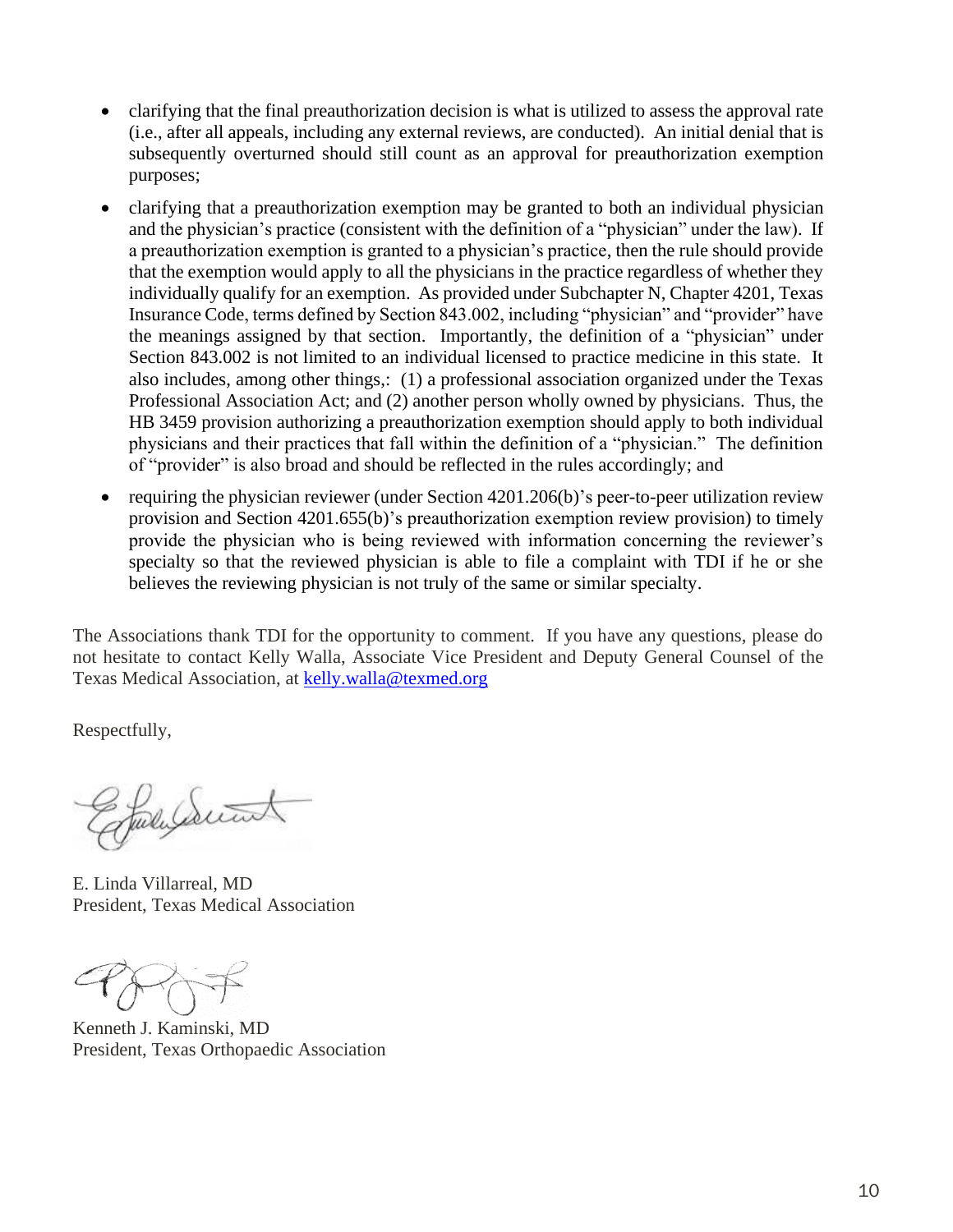Louis J. Wilson, MD

President, Texas Society for Gastroenterology and Endoscopy

arlingat

Crystal C. Wright, MD President, Texas Society of Anesthesiologists

John Flory, MD

John Flores, MD, FACP President, Texas Chapter of the American College of Physicians Services

Amer Shakil, MD, MBA President, Texas Academy of Family Physicians

Kentflat

Kenneth M. Shaffer, MD President, Texas Chapter, American College of Cardiology

Trant Vandyhi mg

Travis Vandergriff, MD President, Texas Dermatological Society